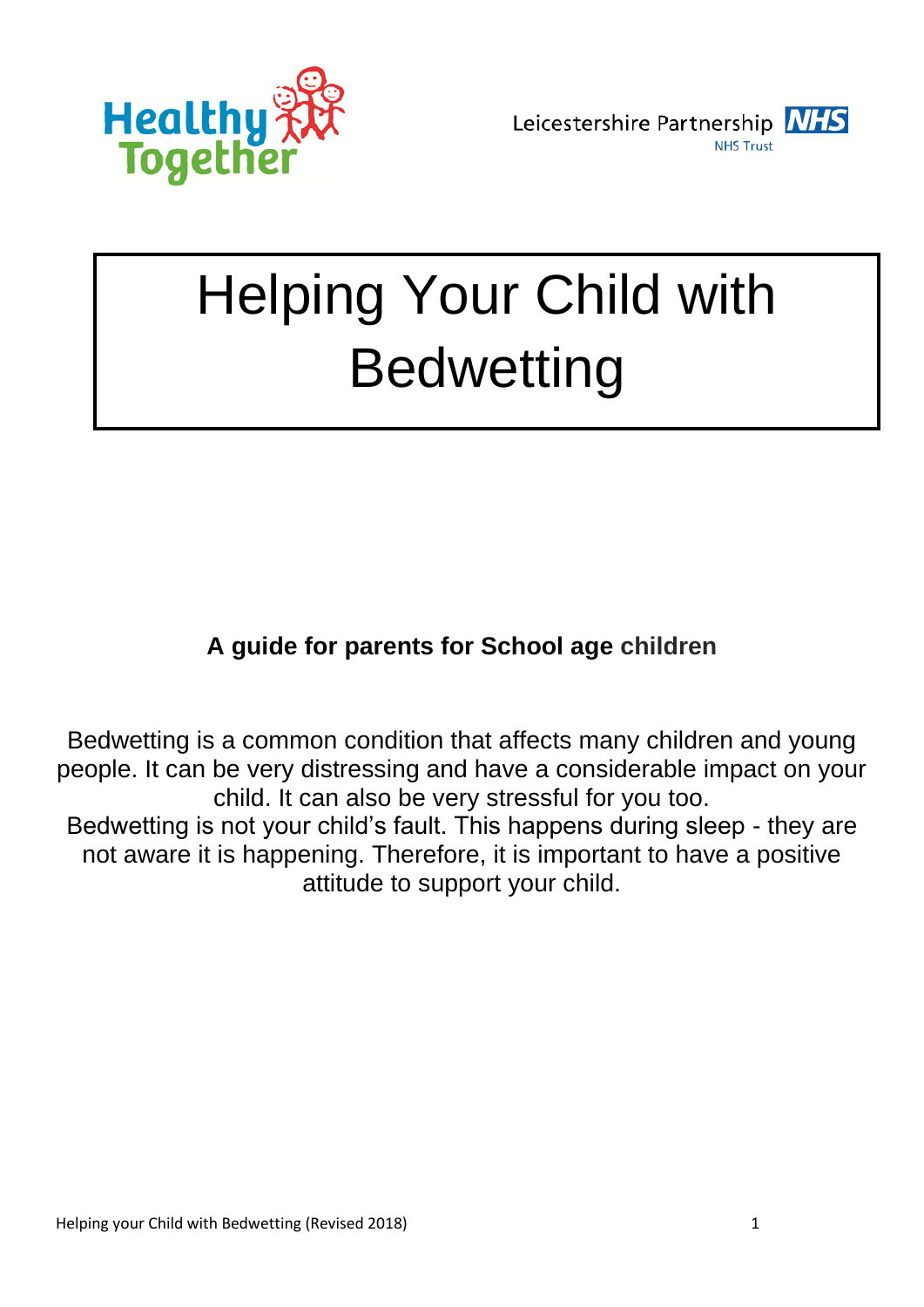#### **Some Facts about Bedwetting**

In the UK over half a million children between the ages of five and sixteen wet the bed regularly. As children get older many become dry.

Studies have shown that:

- Children between ages 5 to 6 years 1 in 10 will wet the bed.
- 1 in 8 children between 6 to 8 years and 1 in 20 children age 10 to 12 years wet the bed frequently.
- Overall, twice as many boys as girls have bedwetting problems.

#### **Remember:**

**Children learn how to do things at their own pace and in their own time.**

#### **What is Bedwetting?**



Most children become dry during the day by the age of three/four. They will recognise the feeling of a full bladder and will want to go to the toilet. However, night time control can take a little longer.

Wetting whilst asleep is known as Nocturnal Enuresis.

> **Did you know children whose parents were bedwetters are 3 times more likely to wet the bed?**

Some children will wet every night and some will wet a few times in a week.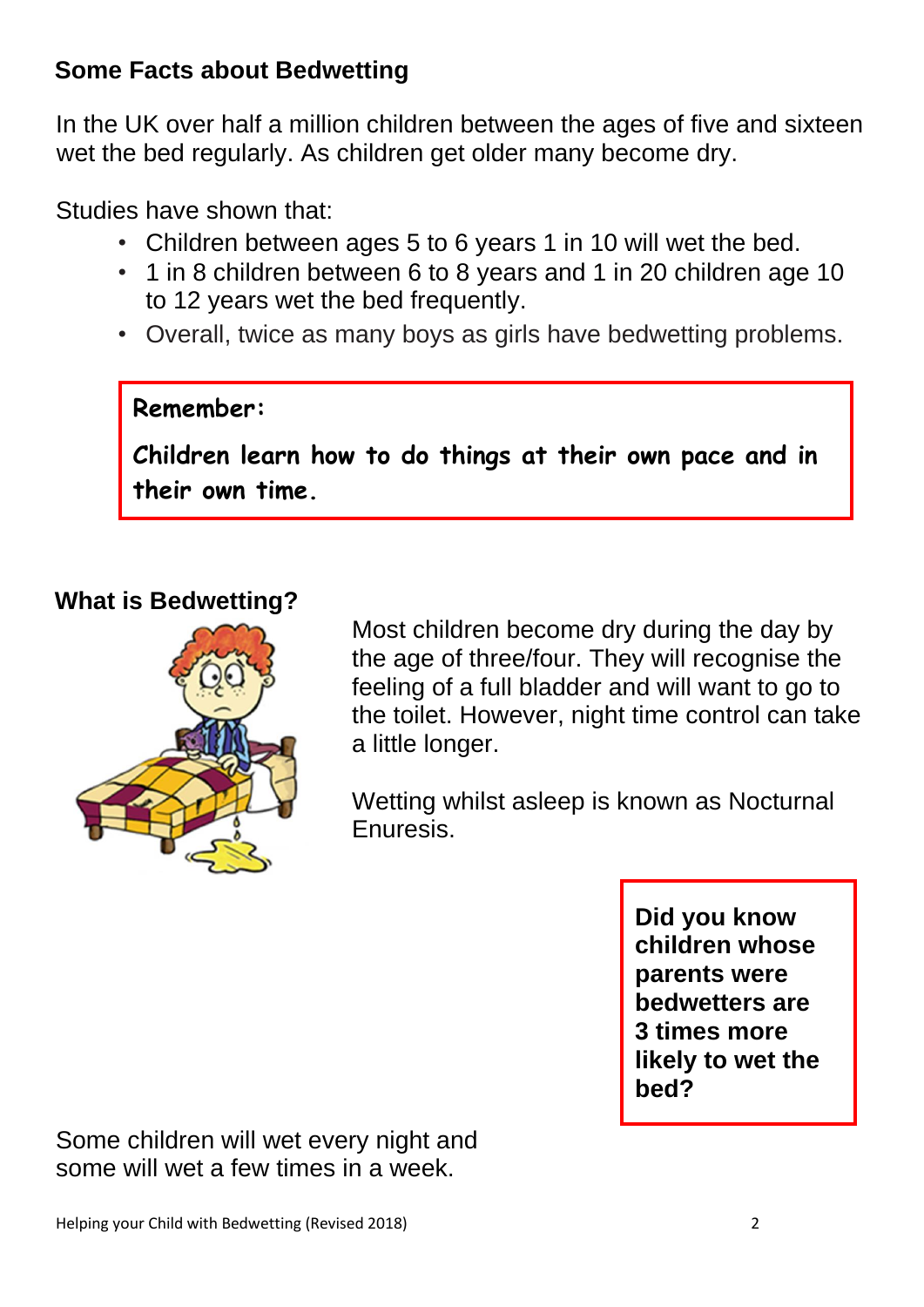#### **What can cause bedwetting?**

It is not fully understood why some children take longer than others to become dry at night, but we know it is not because of poor toilet training or your child being lazy. It is thought to be one of the following reasons:

**Not waking to bladder signals** - Some children don't wake to the signal the bladder gives when it needs to empty during sleep. Research has shown this is not because of sleeping deeply, but is because your child cannot wake up to the signal from the bladder or 'hold on'.

**Lack of vasopressin** - Some children do not produce enough of a hormone called Vasopressin during sleep. This is a natural hormone which causes the kidneys to reduce the amount of wee it makes whilst asleep. If there is not enough Vasopressin the kidneys continue to make large amounts of wee which the bladder cannot hold overnight. These children may benefit from a medication called Desmopressin to replace the hormone, which can be prescribed by your child's GP.

**Bladder Overactivity and Daytime Wetting -** Some children may wet themselves during the day. This is usually when they are busy doing other things. You can usually avoid this problem by prompting or reminding your child to use the toilet.

However, some children have wetting problems in the day which can cause or have an effect on night time wetting. The most common problem is an overactive bladder. This occurs when the muscles in the bladder contract before it is full causing a need to empty their bladder urgently and/or more often. The sign of an overactive bladder

is damp pants during the day and at night. The wet patches in the bed will be different sizes and your child will often wake up after wetting.

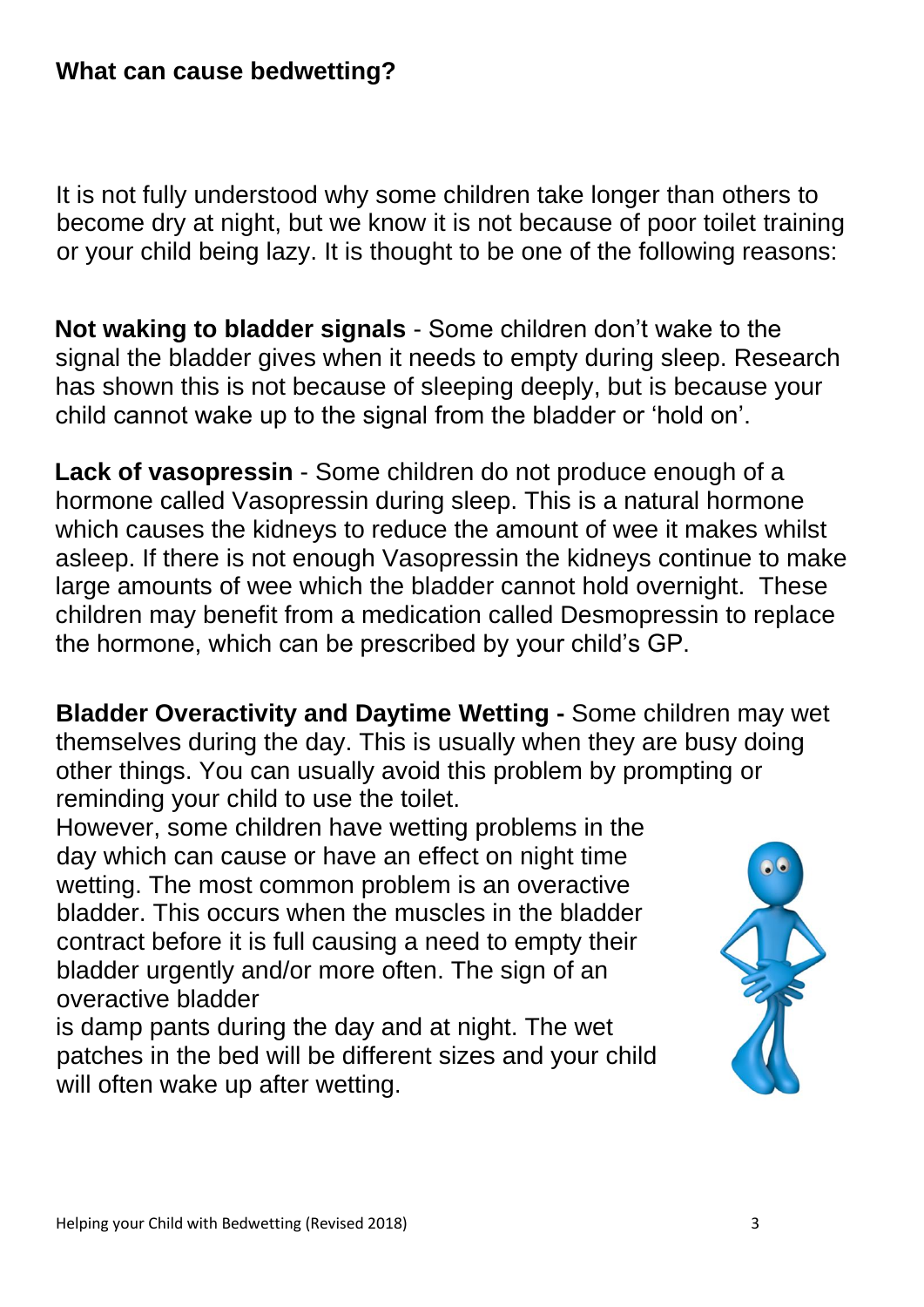

**Constipation -** A full constipated bowel can worsen your child's bedwetting problem or can cause bedwetting when your child has previously been dry at night. If the bowel is stretched and full with poo it can put pressure on the bladder and cause day and/or night time wetting difficulties. If your child has a poo less than three times a week, or has problems with soiling, or finds it painful or difficult to poo they may be constipated. A visit to your child's GP is recommended and medicine can be prescribed to help.

**Urinary Tract Infection (UTI) -** This can increase the urge to wee, sometimes with a stinging sensation. A routine urine test by your child's GP can rule this out.

**Anxieties -** Anxiety, stress or changes in routine can delay a child becoming dry at night or can cause bedwetting in a child who had previously been dry.

**Life events that may cause children stress include: the birth of a new baby, physical illness, divorce, a move to a new home or school.**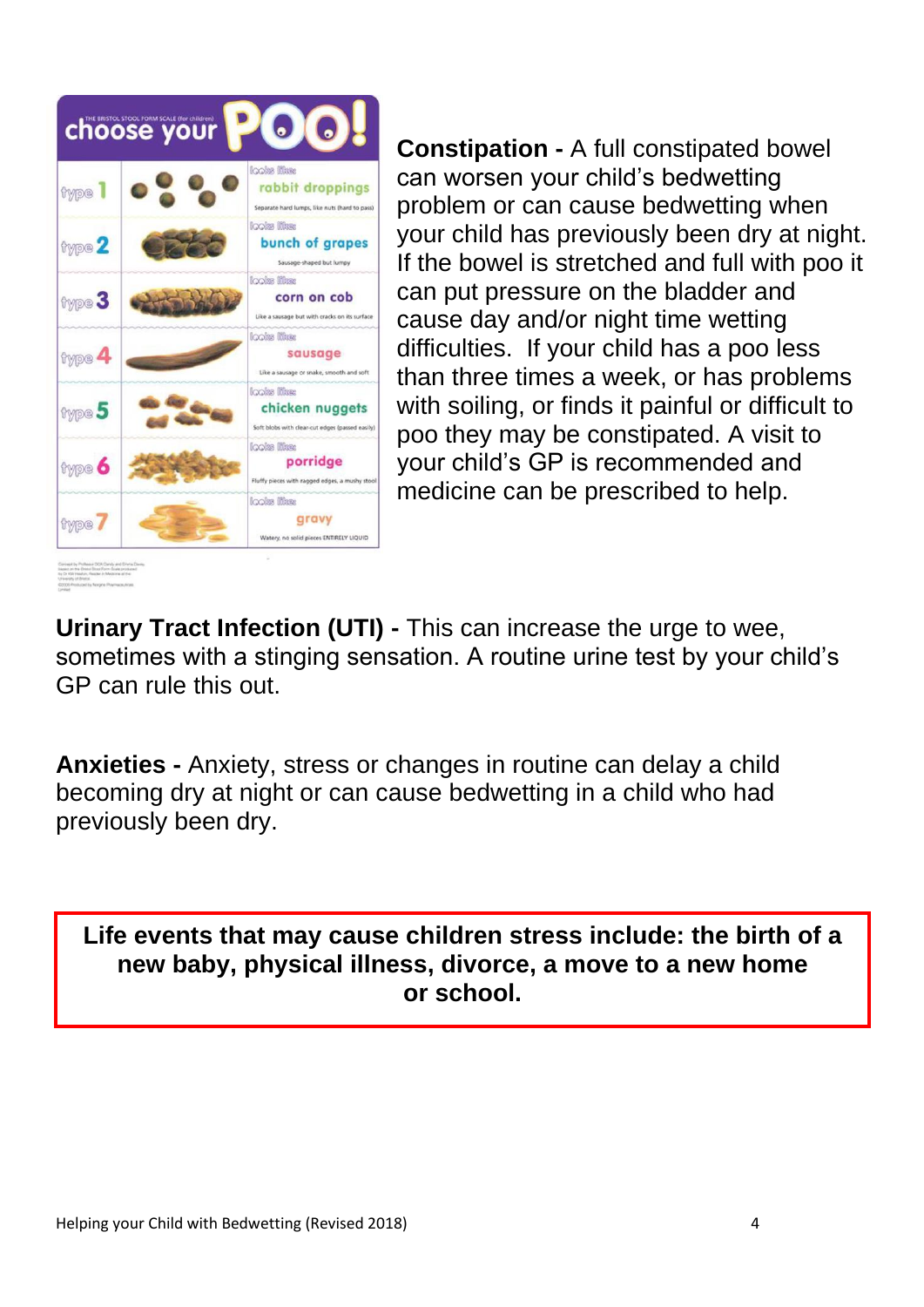## What you can do to help

**Try not to make a fuss -** Remain calm, positive and consistent. It is very important that you praise your child efforts. Punishing your child or shaming them about the problem does not work. Remember your child does not want to wet their bed and it will take time!

**Reduce stress -** Set aside some quiet time before bed with your child. Allow your child time to talk about any worries they may have.

#### **Regular visits to the toilet -** A good toilet routine is important.

Encourage your child to go to the toilet regularly throughout the day. Your child must use the toilet prior to bedtime and return after 5 to 10 minutes (known as double voiding) – this will encourage the bladder to fully empty before bed. This needs to become part of your child's bedtime routine.



**Bedroom –** Make sure your child sleeps in a darkened room. Vasopressin is released at night and the change in light helps with this. Your child may be afraid to get up and go to the toilet during the night you could leave a nightlight on for them. Remind your child if they wake in the night they should use the toilet - they have probably woken because they need a wee.

**Your Child's responsibility –** encourage your child to help change the sheets if the bed is wet. Although, it may be quicker for you to do it many children respond to being given some responsibility, however remember this is dependent upon your child's age and stage of development. Responsibility may also give extra motivation to get up, out of bed and use the toilet to avoid wetting.

**Hygiene –** encourage your child to wash, shower or bath to ensure they do not smell of wee.

simply decide they are ready to become dry. **The best time to seek help is when your child is ready and feels motivated. There is no right age. Many children just**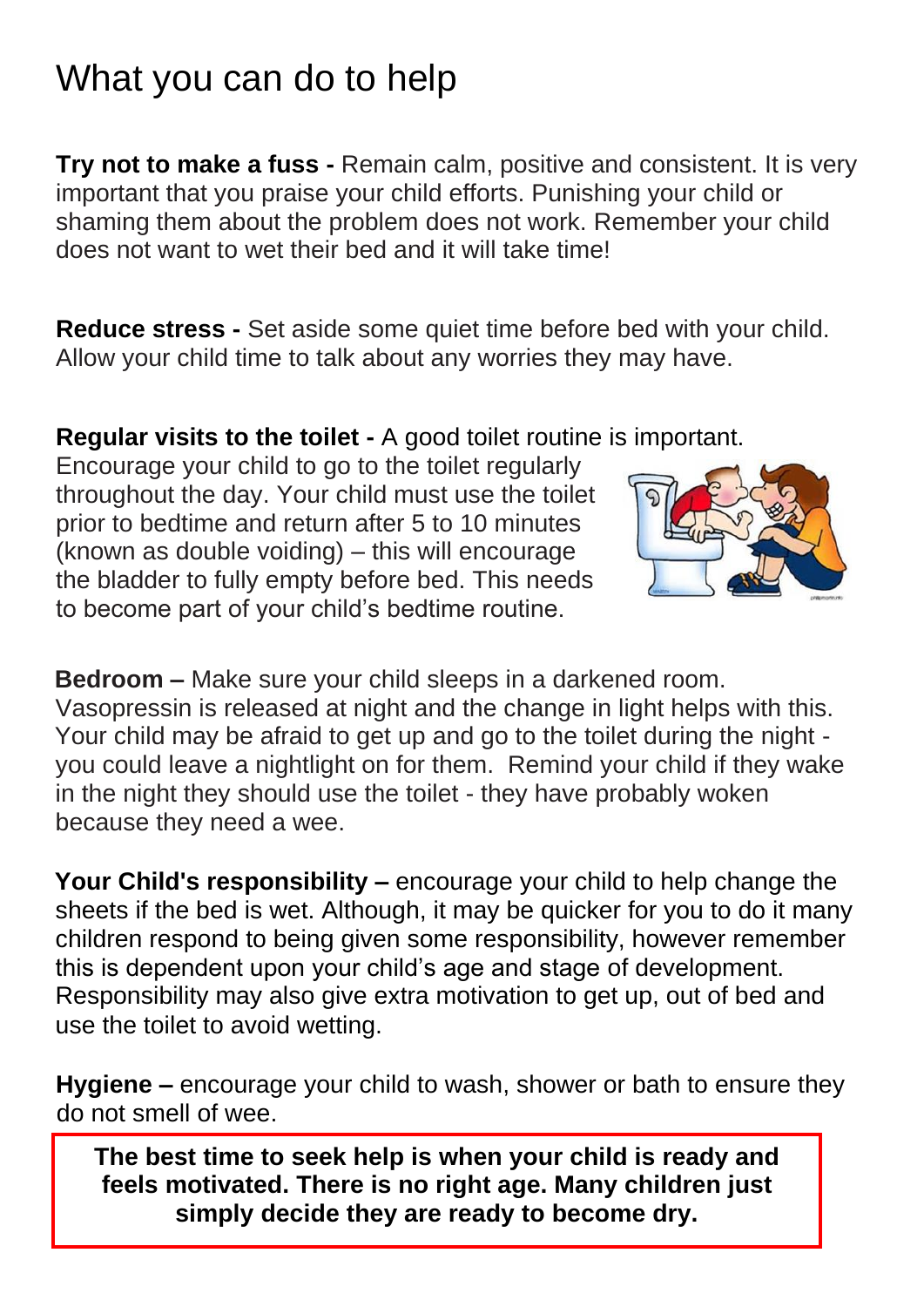### **Drinking Advice**

It is really important your child has a good daily amount of drinks. Although restricting drinks or stopping them after a

**If it is a hot day or your child has done extra exercise they will need extra drinks.**

certain time may sound like a good idea it does not stop your child from bed wetting. Reducing daytime drinks makes your child's bladder smaller so it will hold less at night. Reducing drinks can also lead to an overactive bladder or a UTI.

**Your child can drink before going to bed just don't let them drink lots.**

- Encourage your child to drink about 6 to 8 drinks throughout the day.
- Give your child an extra drink to take to school with them.
- Water is the best drink.
- Drinks such as tea, coffee, drinking chocolate, fizzy drinks, energy drinks and alcohol, dark coloured drinks (such as blackcurrant, Cola), can make your child want to go to the toilet more often and should be avoided.

#### **Recommended Daily Fluid Intake**

| Age             | <b>Sex</b>            | <b>Total Drinks per</b><br>Day         |
|-----------------|-----------------------|----------------------------------------|
| $4 - 8$ years   | Female<br><b>Male</b> | $1000 - 1400$ mls<br>$1000 - 1400$ mls |
| $9 - 13$ years  | Female<br><b>Male</b> | $1200 - 2100$ mls<br>$1400 - 2300$ mls |
| $14 - 18$ years | Female<br><b>Male</b> | $1400 - 2500$ mls<br>$2100 - 3200$ mls |

**Information taken from the Education and Resources for Improving Childhood Continence (ERIC)**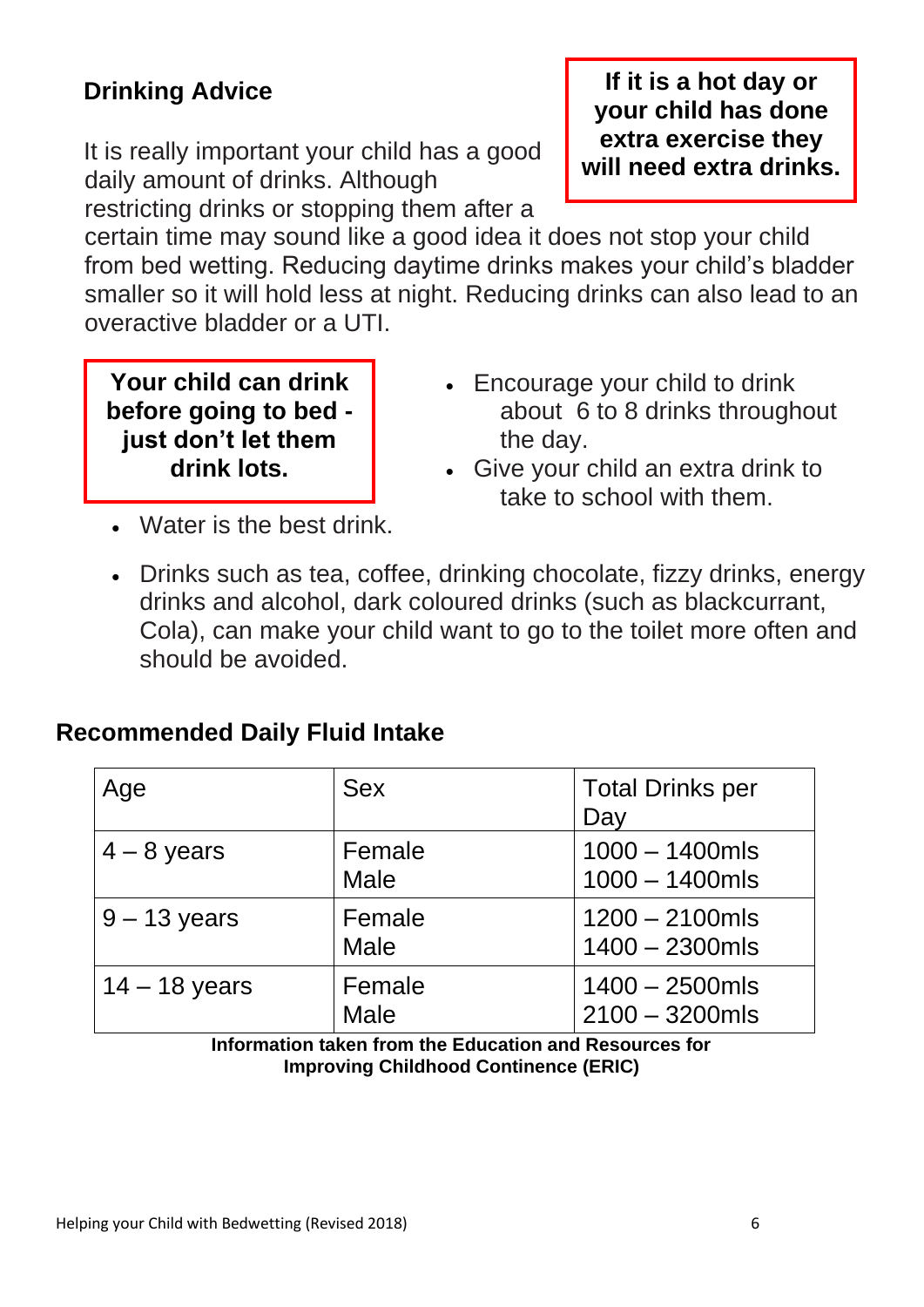#### **Some Things to Avoid**

There are some things which research shows will not help your child to become dry.

- Lifting it is common practice for parents to 'lift' their child during the night whilst asleep to place them on the toilet to wee. This is of little use as your child may not be fully aware of being taken to the toilet and can interrupt signals of a full bladder.
- **Nappies –** It is understandable that you want to protect your child's bedding. However, feeling comfortable and dry when wearing a nappy can stop your child from wanting to become dry. You can always use other products to protect the bedding and mattress from getting wet.

The main point to remember is to be patient and reassuring. If you are positive, your child will be too.

#### **What are the next steps?**

- Attend a Healthy Bladder, Healthy Bowel Workshop
- Put this information into practice
- If after 4 weeks your child still requires support please contact your local Healthy Together (School Nursing) Team to arrange further support or a clinic appointment

#### IF YOU WISH YOUR CHILD TO BE ASSESSED IN A HEALTHY BLADDER AND HEALTHY BOWEL CLINIC - COMPLETED CHARTS MUST BE PRESENTED AT YOUR INITIAL APPOINTMENT OTHERWISE THERE MAY **BE A DELAY IN CARE DELIVERY**